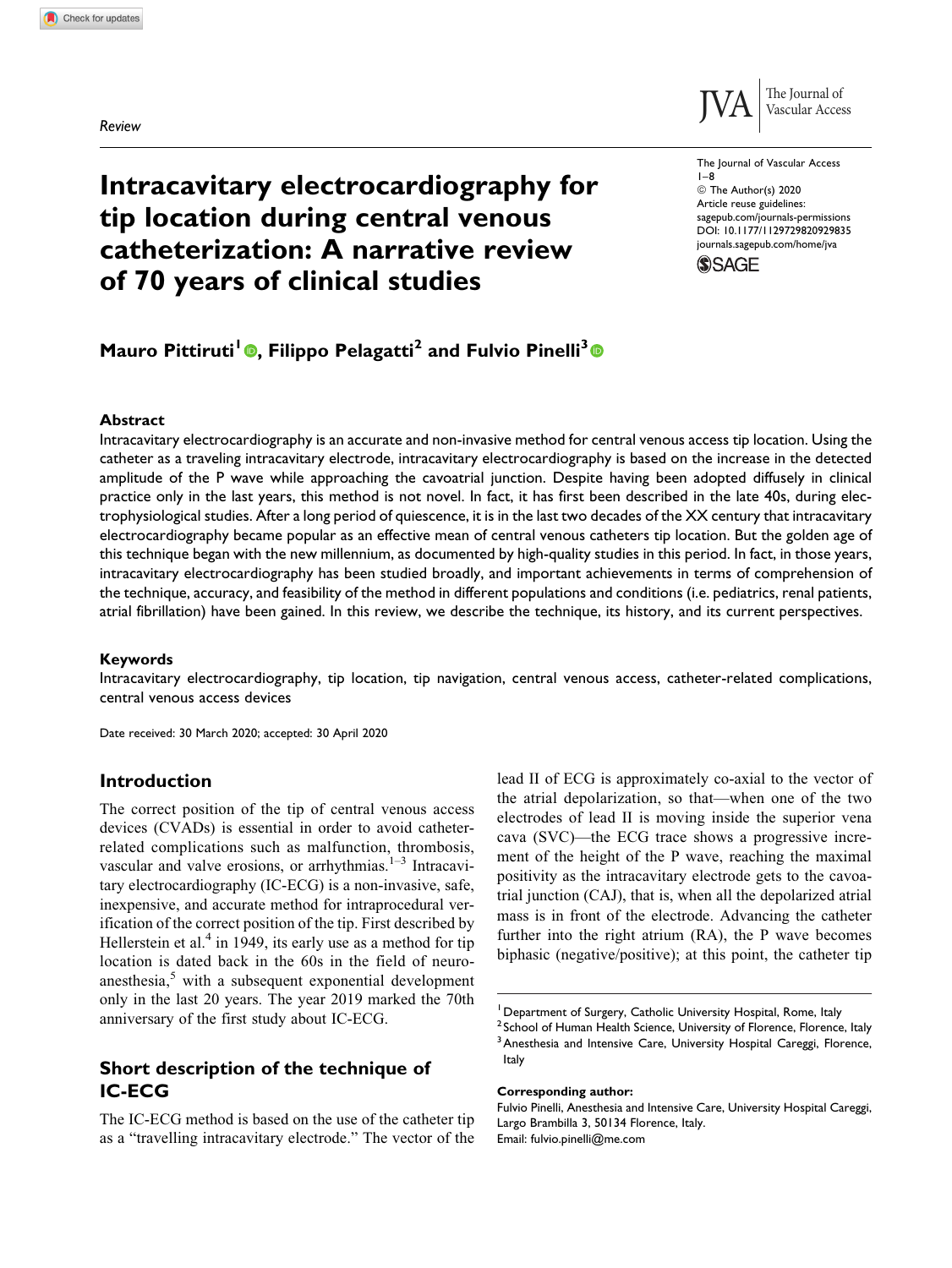2 **2** The Journal of Vascular Access

(which we use as intracavitary electrode) can be withdrawn to the previous point of maximum P positivity—if the desired position is at CAJ—or left where the P is biphasic, if the desired position is in the atrium.

The catheter tip can be used as "intracavitary electrode" by two different methods: the "metal guidewire" method or the "column of saline" method. With the first method, a metal guidewire is inserted into the catheter so that the distal end reaches and slightly goes past the catheter tip, while the proximal end is connected to the right shoulder electrode, either directly via the ECG clamp or indirectly through a special connector (depending on the choice of the manufacturer). The second method—which has gained greater popularity because it is easier to perform and applicable to any CVAD—is based on the observation that when the catheter is filled with saline solution, its conductivity is optimal. Since the walls of the catheter are made of isolating material, when the saline inside the catheter is connected with the right shoulder electrode through an appropriate transducer, the voltage inside the saline solution will be comparable to the voltage at the open end of the catheter.

# History of IC-ECG in the medical literature

#### **Prehistory**

Based on the electrophysiological studies previously conducted by Battro and Bidoggia<sup>6</sup> and Hecth,<sup>7</sup> in 1949, Hellerstein et al.<sup>4</sup> showed how a central venous catheter could record an IC-ECG. Electrical connection was achieved by the "saline column" method (in a previous 1948 report from Kisch and Schwartz,<sup>8</sup> a thin wire inside the catheter had been used). In his study, Hellerstein noted that the presence of air bubbles in the catheter may prevent electrical conduction, and for this reason, he recommended that flushes with saline solution were necessary during the procedure. He even mentioned a possible use of this technique for tip location, stating precisely: $4$  "We have found that changes in the contour of the P and QRS complex may be a more reliable index of the location of the tip of the catheter than either the fluoroscope or the pressure curve."

In the 60s, IC-ECG was tested in the field of neuroanesthesia. Robertson described it as a valid tool for the placement of ventricular-atrial shunts.<sup>5</sup> For this purpose, catheter tip was positioned at mid-atrium, where P wave was biphasic.

Only in the last two decades of the XX century, however, IC-ECG became popular as an effective and inexpensive method for tip location of CVADs, as documented by many publications of this period. The first clinical experiences in this regard were carried out in Japan,  $9,10$ , in Germany,<sup>11–13</sup> in Spain,<sup>14–17</sup> in Norway,<sup>18</sup> in the Netherlands,<sup>19</sup> in the United States,<sup>20,21</sup> and in Russia.<sup>22</sup>

In 1992, Francis et al.<sup>20</sup> found a clear advantage of IC-ECG versus "blind" tip location (96% of success vs 59%). A few years later, Corsten et al.<sup>19</sup> and Calabuig et al.<sup>17</sup> came to the same conclusion, even suggesting that when the P wave is clearly visible on IC-ECG, further control by chest X-ray (CXR) may not be required. Most studies of the XX century suggested that the metal guidewire might be preferred over the column of saline. Also, practically all of these studies verified the accuracy of IC-ECG for tip location by means of a post-procedural CXR.<sup>20</sup> However, what emerged from these studies was clear: the technique was accurate, easy to perform, and above all, inexpensive. Nonetheless, in this period, the clinical use of IC-ECG for tip location was mainly limited to a few European hospitals (particularly in Germany, Belgium, Austria, and Italy).

# The golden age of IC-ECG

With the beginning of the new millennium, we entered the so-called "golden-age" of IC-ECG. In 2004, Pawlik et al.<sup>23</sup> compared the guidewire and column of saline techniques, suggesting that the guidewire technique was better in terms of quality of ECG recording, being comparable in terms of accuracy, while the risk of arrhythmias related to the introduction of the wire into the right atrium seemed minimal. A few years later, in 2011, Kremser et al. $^{24}$  designed a similar study, finding that, while for catheterization on the right side, there was no significant difference in accuracy between the two techniques, but when the CVAD was inserted on the left side, the guidewire method yielded an underestimation of the length of the catheter.

At the beginning of the XXI century, IC-ECG was investigated more closely. In a few interesting studies, Schummer and colleagues<sup>25,26</sup> described three possible pitfalls of the technique: (a) IC-ECG is not able to detect accidental intra-arterial positioning of the catheter; (b) during insertion of CVADs on the left side, P wave may sometimes increase before reaching CAJ; in particular, this occurs with the guidewire method, as the metal guidewire touches the lateral wall of the SVC, where this vein is wrapped in the pericardial reflection; $27$  and (c) IC-ECG cannot discriminate an extravascular placement of the catheter, as the one resulting from vessel perforation. The current methods of ultrasound guided venipuncture, ultrasound-based tip navigation, and correct interpretation of the changes of the P wave pattern have minimized the clinical relevance of these pitfalls.

A few years later, three very important clinical studies—Chu et al.,<sup>28</sup> Jeon et al.,<sup>29</sup> and Ender et al.<sup>30</sup>—finally validated IC-ECG using trans-esophageal echocardiography (TEE) as standard reference, demonstrating that IC-ECG was more accurate than CXR for CAJ identification. These studies also concluded that the use of the IC-ECG was as accurate as TEE, but preferable because less invasive, less expensive, and more routinely applicable.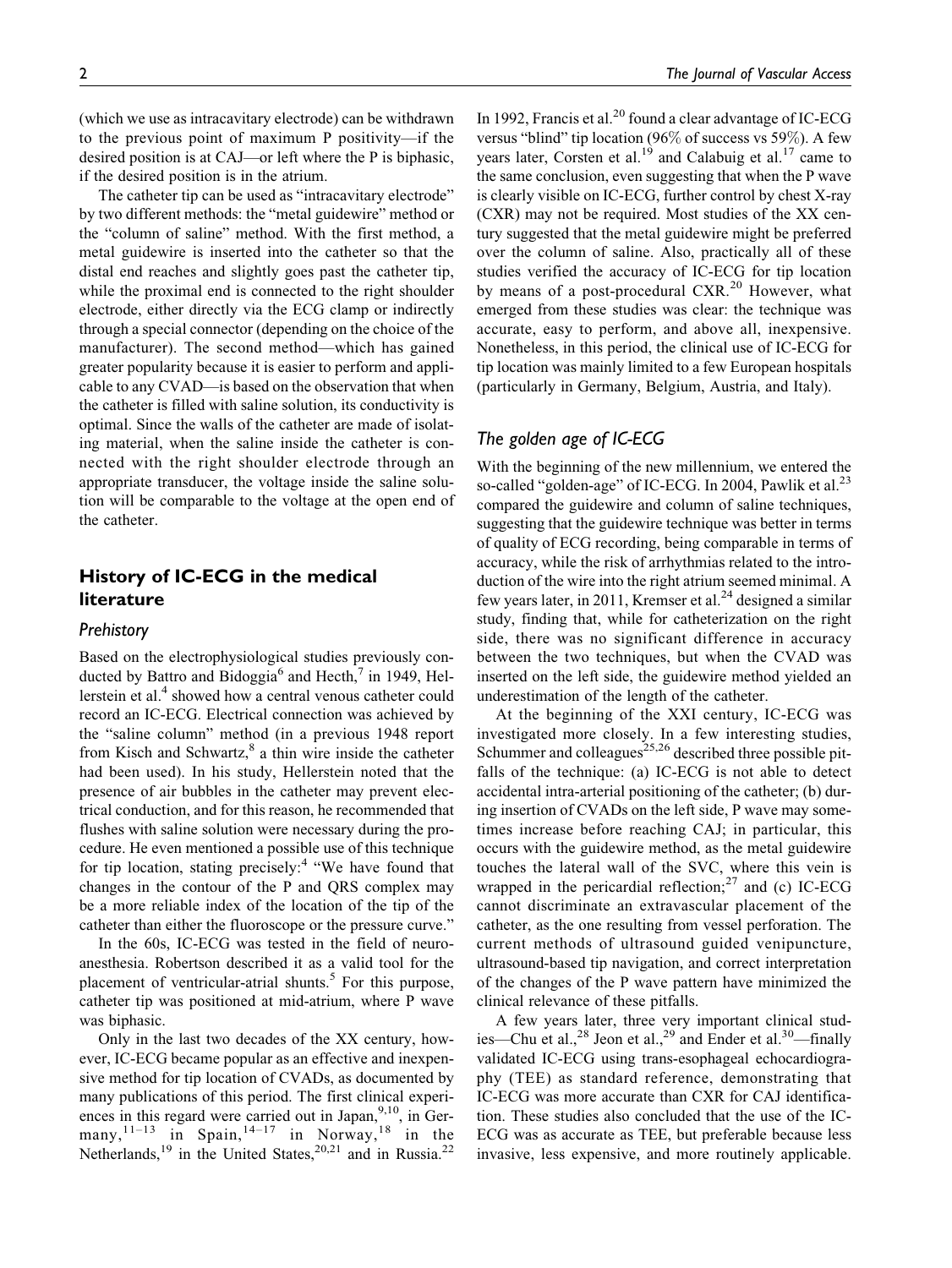Using TEE imaging, IC-ECG patterns of the different explorable areas were finally described with precision: (a) a normal P wave identifies a position in the upper portion of the SVC, (b) a growing P wave identifies a position in the lower portion of the SVC, (c) the maximum peak of the P wave identifies exactly the CAJ, and (d) a biphasic P wave identifies the entry into RA.

In addition, Ender found that the tip of peripherally inserted central catheters (PICCs) inserted via basilic or axillary veins can move even 3–4 cm during arm movement,<sup>31,32</sup> while the tip of centrally inserted venous catheters (CICCs) inserted in the right internal jugular vein does not move more than 1 mm with head movements.

In 2007, the first randomized controlled trial on IC-ECG was published: in 290 patients, Gebhard et al. $33$  showed that the CVAD tip was correctly positioned at postoperative CXR in 96% of the IC-ECG group versus 76% of controls. Also, they found an intra-atrial or intraventricular placement of the tip of the CVAD in 10% of controls versus none in the study group. The authors concluded emphasizing the safety of IC-ECG, as well as the reduction of costs associated with the decreased need for repositioning.

Between 2008 and 2010, the first studies specifically focused on using IC-ECG during PICC insertions were published. Pittiruti and coworkers<sup>34</sup> published a comparison study with CXR, followed by Moureau et al.; $35$  both studies demonstrated the feasibility and the accuracy of IC-ECG for PICC insertions, pointing out that, since pleuropulmonary complications were virtually impossible after PICC insertion, post-procedural control with CXR would become unnecessary. As stated in a review published a few years later:<sup>36</sup> "the IC-ECG method removes the need for post-procedural CXR if there is no expected risk of pleuropulmonary damage to be ruled out (i.e. any kind of PICC; US guided central venipuncture)."

In 2009, the ESPEN (European Society of Parenteral Nutrition) guidelines were the first international guidelines to recommend the use of IC-ECG for tip location, stressing the great advantage of an intra-procedural assessment as opposed to the post-procedural  $CXR$ .<sup>1</sup> From 2009 on, the first ECG monitors specifically dedicated to the IC-ECG appeared on the market. In the following decade (2009– 2019), many more clinical studies on IC-ECG were published, discussing the use of IC-ECG for different types of CVADs. In an interesting study by Pelagatti et al.,<sup>37</sup> IC-ECG was more effective than anthropometric measurement in placement of ports and, notably, was associated with a lower incidence of catheter-related thrombosis, in particular when insertion was on the left side. In 2012, the first multicenter study on IC-ECG was published: $38$  IC-ECG proved to be feasible, safe, and as accurate as CXR for tip location of different types of CVADs (ports, PICCs, tunneled-cuffed catheters, etc.) in 1440 patients from eight different Italian centers.

In the last decade (2009–2019), many more clinical studies have been published—mostly from Europe,  $39-44$ but also from the United States $45,46$ —utilizing IC-ECG for different types of CVADs, including centrally inserted central catheters (CICCs), PICCs, ports, and tunneled-cuffed catheters. Thanks to this intense publishing activity, many issues has been clarified: (a) the maximal height of the P wave represents faithfully CAJ (i.e. the crista terminalis); (b) the maximal height of the P wave is not related to the location of the sinus node, but to the site of transition between electrically inactive tissue (SVC) and electrically active tissue (RA); and (c) the best way to identify maximal P wave, avoiding false positives, is to look at the "typical" pattern of P wave changes when the catheter is pushed

In these same years, the clinical use of IC-ECG has spread from Europe to the United States, and more recently to China, as testified by a relevant amount of clinical studies on IC-ECG carried out in this latter country. $47-53$ 

from the SVC into the atrium (rising P–peak–decreasing

## IC-ECG in pediatrics

or biphasic P).

In the span of four decades, IC-ECG has been tested in many studies on pediatric patients, for different types of CVADs: epicutaneo-caval catheters (ECCs), umbilical venous catheters (UVCs), and CICC, in neonates; CICC and PICC, in children. The first clinical experiences in this area are very old (XX century) and they can be traced in Russia,<sup>54</sup> Italy,55,56 Canada,<sup>57</sup> Germany,58–60 the United States,  $61$  Spain,  $62$  and France.  $63$  Many more studies have been published in XXI century,  $64-68$  some of them dealing specifically with UVC $^{69}$  or with ECC.<sup>70–72</sup> In 2015, the first multicenter study on IC-ECG in pediatrics was published, $73$  and in the same year the AIEOP (Italian Association of Pediatric Hematology and Oncology<sup>71</sup>) guidelines recommended that in children "tip location should be ideally verified in real time during the procedure (by fluoroscopy, by intracavitary electrocardiography or by echocardiography) or—as a second option—soon after the procedure (by chest x-ray or by echocardiography)." All of these studies demonstrated the wide range of applicability, feasibility, safety, and accuracy of IC-ECG in pediatric patients. IC-ECG can be applied in UVC and in ECC, though there might be some technically issues related to the small caliber of ECC (the column of saline inside catheters  $\leq$ 3Fr may have a lower conductivity).<sup>74</sup> The use of IC-ECG for tip location of ECC and UVC may be limited by the observation that ultrasound-based tip location by transthoracic echocardiography (TTE) is particularly easy and accurate in neonates; thus, in this setting, CXR (less accurate, more expensive, and less safe) will eventually be replaced by TTE rather than by IC-ECG.<sup>74</sup> However, for  $CICCs \geq 3Fr$  in neonates and for all CVADs in children, IC-ECG is the ideal tip location method, being simpler than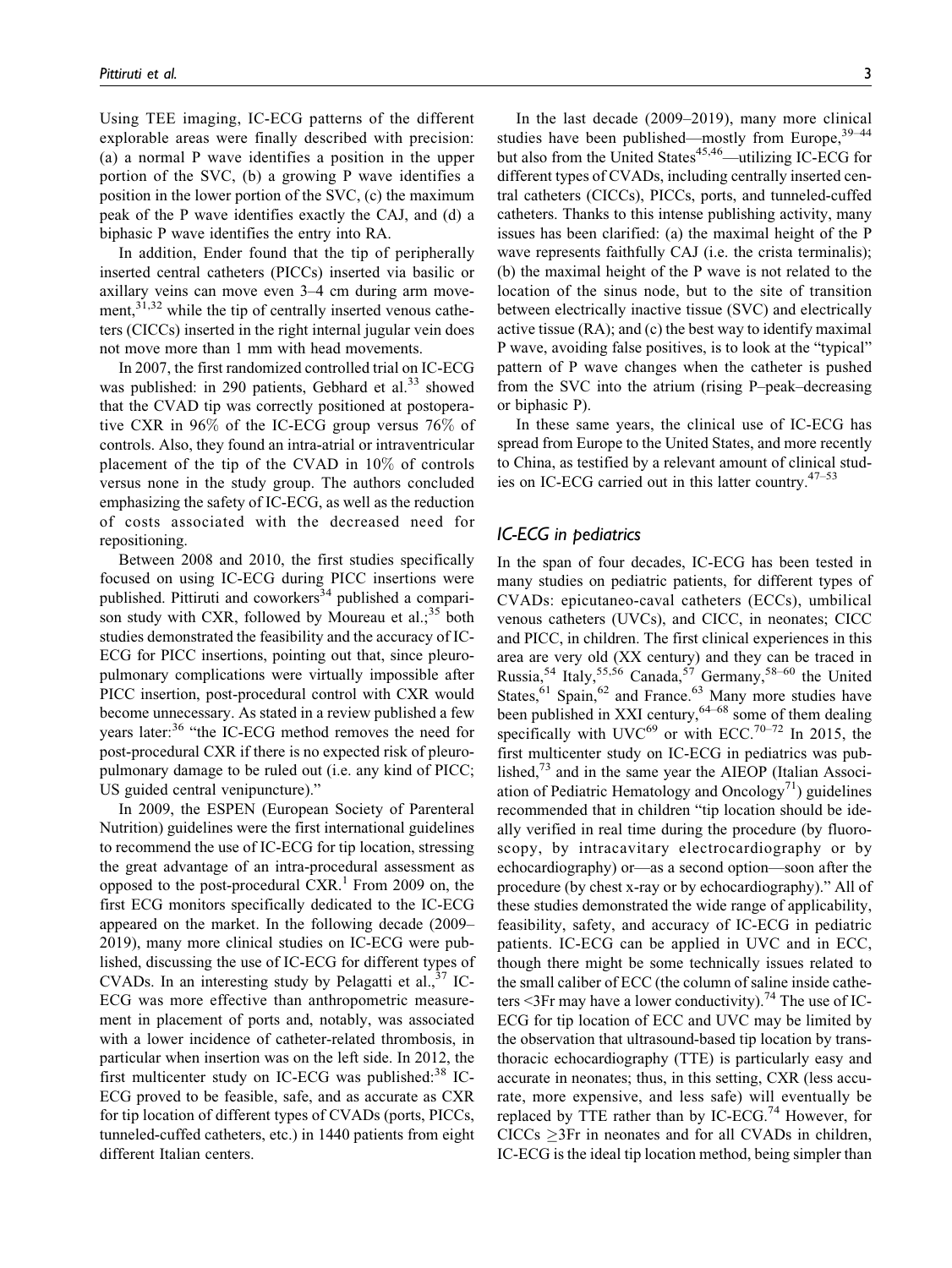TTE, but safer, more accurate, and less expensive than CXR or fluoroscopy.

# IC-ECG in nephrology

Another specific field of application of IC-ECG has been the placement of CVADs for dialysis. The first clinical studies in this area came mainly from Italy,  $75-80$  and more recently from some non-Western countries.<sup>81,82</sup> All of these studies showed consistently that the IC-ECG is easy, inexpensive, and accurate also for dialysis catheters. The main advantage of IC-ECG for dialysis catheters is the possibility of comparing the ECG tracing between the two lumens, even long time after insertion. Although, the accuracy of IC-ECG may be limited when one lumen has different holes located at different distances from the tip.

## IC-ECG coupled with tip navigation

All of the previous studies have investigated IC-ECG as a method for tip location. At the appearance of the first ECG monitors specifically dedicated to the IC-ECG technique, some of them were equipped with the special feature of coupling the ECG-based tip location with some methods of tip navigation. Although, the association between IC-ECG and doppler-based navigation,  $83-86$  as well as between IC-ECG and electromagnetic navigation, $87-91$  does not seem to yield significant advantages if compared to IC-ECG alone in terms of cost-effectiveness. In particular, should tip navigation be required, ultrasound-based tip navigation is more accurate, easier, and more cost-effective than electromagnetic tip navigation. $92$ 

## IC-ECG in atrial fibrillation

Very recently, the possibility of adapting the IC ECG methods to patients with atrial fibrillation (AF), who have no detectable P wave, has also been addressed. This was a relevant limitation of IC-ECG, considering that AF is present in  $7\%$ –11% of the hospitalized patient.<sup>93–95</sup>

In a study conducted in 1989, Engelhardt et al. $96$ hypothesized that, in AF patients, the highest level of electrical activity detected in the TQ tract could be a valid surrogate of the P wave, thus identifying the CAJ. The rationale for this assumption is that the depolarization of the atrium in AF is represented by the so-called "f" waves, a cluster of irregular waves clearly visible in the TQ tract. In other words, in this "modified" IC-ECG method, the "f" waves should be used as surrogate of the P wave. This finding was confirmed by more recent reports,  $97,98$  but none of these were conclusive, since this "modified" IC-ECG technique was compared with CXR, which is not the most accurate method of tip location.

In 2018, Calabrese et al.<sup>99</sup> could finally verify the accuracy of the modified IC-ECG method in AF patients using TEE as reference. An IC-ECG trace was recorded with the catheter tip at three different positions identified by TEE: in the SVC (2 cm above the CAJ); at the CAJ; and in the RA (2 cm below the CAJ). This study demonstrated that a "modified" IC-ECG method based on the maximal electrical activity of the TQ tract (i.e. the height of the "f" waves) could accurately detect the location of the tip of CVADs in AF patients. The authors concluded,<sup>97</sup> "modified IC-ECG should replace other tip location methods currently used in AF patients, such as fluoroscopy or post-procedural chest x-ray, since such radiological techniques are less accurate, more expensive and less safe than IC-ECG."

#### Current perspectives

The correct location of the tip of CVAD is of paramount importance and should be verified before starting any intravenous infusion. Although both post-procedural and intraprocedural methods for tip location exist, the latter should be preferred, since they are more accurate, more cost-effective, and they allow immediate initiation of infusion therapy, avoiding the risks and costs of catheter repositioning.<sup>2</sup>

After its first description in 1949, the IC-ECG method has been studied and brought into clinical practice in the XX century, and it is now becoming more and more popular in the XXI century. After decades of clinical studies, the evidence of its accuracy, safety, and cost-effectiveness has become so strong that current guidelines recommend it as the method of choice for CVADs tip location.<sup>2</sup> In fact, among the intra-procedural methods, IC-ECG has demonstrated many advantages. If compared to fluoroscopy, it is more accurate, simpler, safer, more readily available and more cost-effective. If compared to TTE, it is simpler and requires less training. The main theoretical advantage of TTE over IC-ECG is its wider applicability, since the echocardiographic finding is not affected by disturbances of the cardiac rhythm.<sup>100</sup> Quite recently, a modified version of the IC-ECG technique has been developed for AF patients, and it appears to be applicable, feasible, and accurate; though, in a small minority of cases—typically in non-AF cardiac patients where the P wave might be difficult to identify for different reasons—both the standard IC-ECG and the "modified" IC-ECG cannot be applied, and TTE may be the only choice for an accurate, safe, intraprocedural tip location.

In conclusion, while the role of radiology for tip location of CVAD is inevitably becoming more marginal, the next challenge will be the appropriate definition of the advantages and disadvantages of IC-ECG versus TTE in different clinical situations and different CVADs.

#### Declaration of conflicting interests

The author(s) declared no potential conflicts of interest with respect to the research, authorship, and/or publication of this article.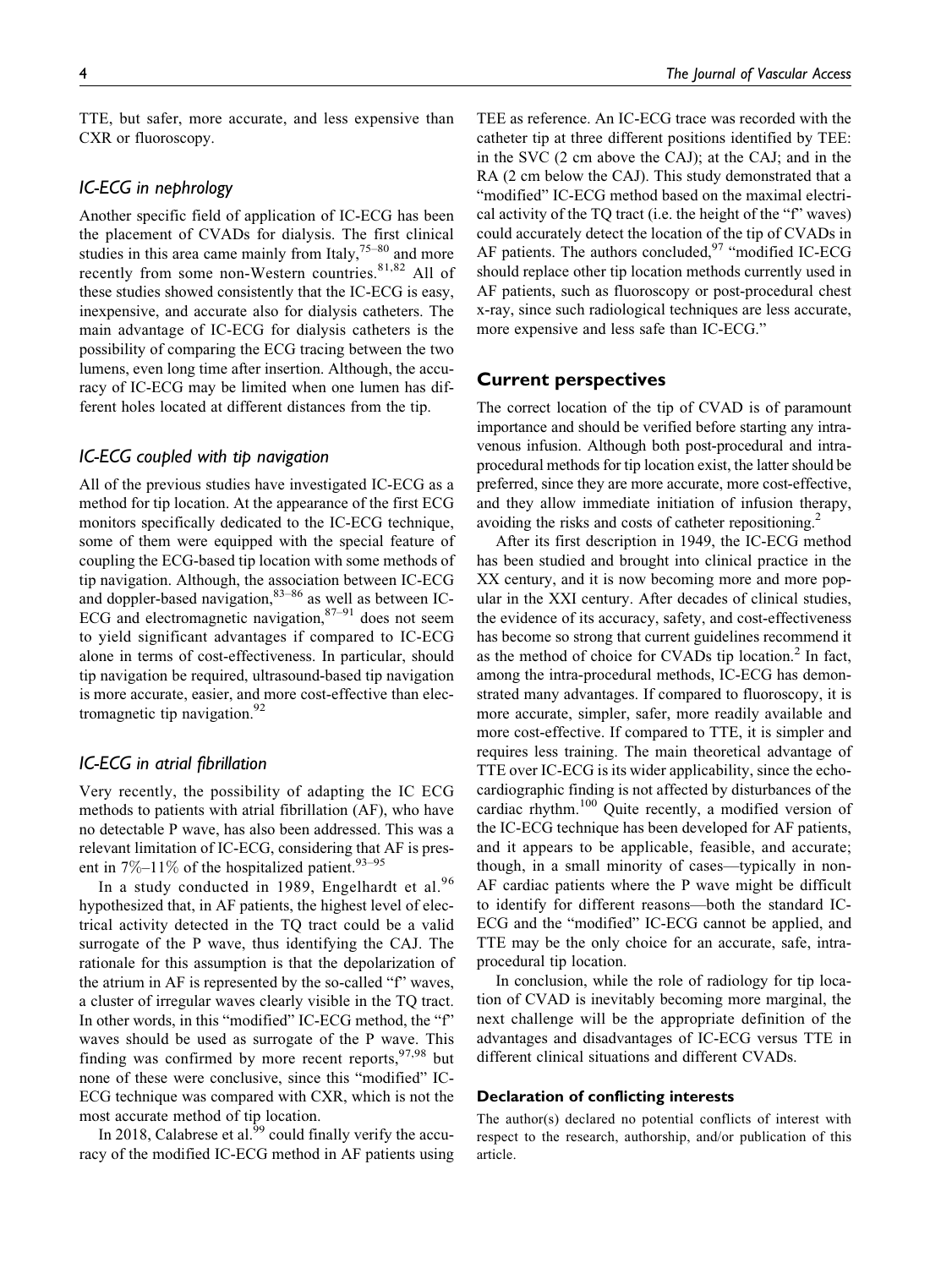#### Funding

The author(s) received no financial support for the research, authorship, and/or publication of this article.

#### ORCID iDs

Mauro Pittiruti D<https://orcid.org/0000-0002-2225-7654> Fulvio Pinelli **I** <https://orcid.org/0000-0002-9926-2128>

#### **References**

- 1. Pittiruti M, Hamilton H, Biffi R, et al. ESPEN guidelines on parenteral nutrition: central venous catheters (access, care, diagnosis and therapy of complications). Clin Nutr 2009; 28(4): 365–377.
- 2. Gorski L, Hadaway L, Hagle ME, et al. Infusion therapy standards of practice. J Infus Nurs 2016; 39(Suppl. 1): S1–S159.
- 3. Zanello M. Linee guida SINPE per la nutrizione artificiale ospedaliera 2002: introduzione. Riv Ital di Nutr Parenter ed Enterale 2002; 20: s21–s22, s29–s33.
- 4. Hellerstein HK, Pritchard WH and Lewis RL. Recording of intracavity potentials through a single lumen, saline filled cardiac catheter. Proc Soc Exp Biol Med 1949; 71(1): 58–60.
- 5. Robertson JT, Schick RW, Morgan F, et al. Accurate placement of ventriculo-atrial shunt for hydrocephalus under electrocardiographic control. J Neurosurg 1961; 18: 255–257.
- 6. Battro A and Bidoggia H. Endocardiac electrocardiogram obtained by heart catheterization in the man. Am Heart J 1947; 33(5): 604–632.
- 7. Hecht HH. Potential variations of the right auricular and ventricular cavities in man. Am Heart J 1946; 32(1): 39–51.
- 8. Kisch B and Schwartz BM. A method of obtaining intracardial electrograms during cardiac. J Mt Sinai Hosp NY 1948; 15(4): 257–259.
- 9. Ohta C, Ohkusa T and Tamada T. Central venous catheterization using ECG monitoring and its obstetrical application. Acta Obstet Gynaecol Jpn 1981; 33(7): 1025–1034.
- 10. Nakatani K, Nishikawa K, Funao T, et al. Accurate placement of central venous catheter—ECG-guided method vs patient height method. Japanese J Anesthesiol 2002; 51(1): 34–38.
- 11. Baar H, Danhauser I and Rothhammer A. Control of the position of central venous catheters by intracardial ECG: a presentation of the method and its advantages compared to roentgen control. Fortschr Med 1984; 102(29–30): 755–756.
- 12. Johans TG. Multiorificed catheter placement with an intravascular electrocardiographic technique. Anesthesiology 1986; 64(3): 411–413.
- 13. Hausser J. Clinical use of a new cava catheter with an ECG lead over a steel mandrin. Anaesthesist 1990; 39(4): 240–242.
- 14. Garcia Lizzaralde J. The placement of a PVC catheter under intracavitary ECG control. Rev Enferm 1984; 7(75): 16–17.
- 15. Alvarez J, Cabrera J, Bigorra S, et al. The intracavitary electrocardiogram for checking catheters in the right atrium. Rev Esp Anestesiol Reanim 1988; 35(1): 22–25.
- 16. Garutti I, Olmedilla L, Pérez-Peña JM, et al. Intracavitary electrocardiography: a useful method for checking the correct localization of central venous catheters. Rev Esp Anestesiol Reanim 1993; 40(2): 90–93.
- 17. Calabuig R, Sueiras A, Galtera MJ, et al. Comprobación de catéter central por electrocardiografía endocavitaria: La alternativa a la radiografía de tórax. Med Clin 1997; 109(9): 324–327.
- 18. Kjelstrup T, Ludwig M and Hüsch M. Positioning of central venous catheters using ECG. Tidsskr den Nor laegeforening 1991; 111(5): 599–601.
- 19. Corsten SA, van Dijk B, Bakker NC, et al. Central venous catheter placement using the ECG-guided cavafix-certodyn SD catheter. J Clin Anesth 1994; 6(6): 469–472.
- 20. Francis KR, Picard DL, Fajardo MA, et al. Avoiding complications and decreasing costs of central venous catheter placement utilizing electrocardiographic guidance. Surg Gynecol Obstet 1992; 175(3): 208–211.
- 21. Lanier WL. Failure to attain electrocardiogram-facilitated positioning of right atrial catheters when using the Arrow® antecubital central venous catheterization kit. J Neurosurg Anesthesiol 1998; 10(4): 241–243.
- 22. Tsygankov VN, Kontakevich MM and Zuevskaia EB. Method of determining the position of the catheter end in the central vein. Anesteziol I Reanimatol 2000(1): 52–55.
- 23. Pawlik MT, Kutz N, Keyl C, et al. Central venous catheter placement: comparison of the intravascular guidewire and the fluid column electrocardiograms. Eur J Anaesthesiol 2004; 21(8): 594–599.
- 24. Kremser J, Kleemann F, Reinhart K, et al. Optimized method for correct left-sided central venous catheter placement under electrocardiographic guidance. Br J Anaesth 2011; 107(4): 567–572.
- 25. Schummer W, Schummer C, Paxian M, et al. Extravasale lage von zentralen venenkathetern bei korrekter EKG-ableitung. Anasthesiol Intensivmed Notfallmedizin Schmerztherapie 2005; 40(2): 91–96.
- 26. Schummer W, Schummer C, Müller A, et al. ECG-guided central venous catheter positioning: does it detect the pericardial reflection rather than the right atrium? Eur J Anaesthesiol 2004; 21(8): 600–605.
- 27. Schuster M, Nave H, Piepenbrock S, et al. The carina as a landmark in central venous catheter placement. Br J Anaesth 2000; 85(2): 192–194.
- 28. Chu KS, Hsu JH, Wang SS, et al. Accurate central venous port-a catheter placement: intravenous electrocardiography and surface landmark techniques compared by using transesophageal echocardiography. Anesth Analg 2004; 98(4): 910–914.
- 29. Jeon Y, Ryu HG, Yoon SZ, et al. Transesophageal echocardiographic evaluation of ECG-guided central venous catheter placement. Can J Anaesth 2006; 53(10): 978–983.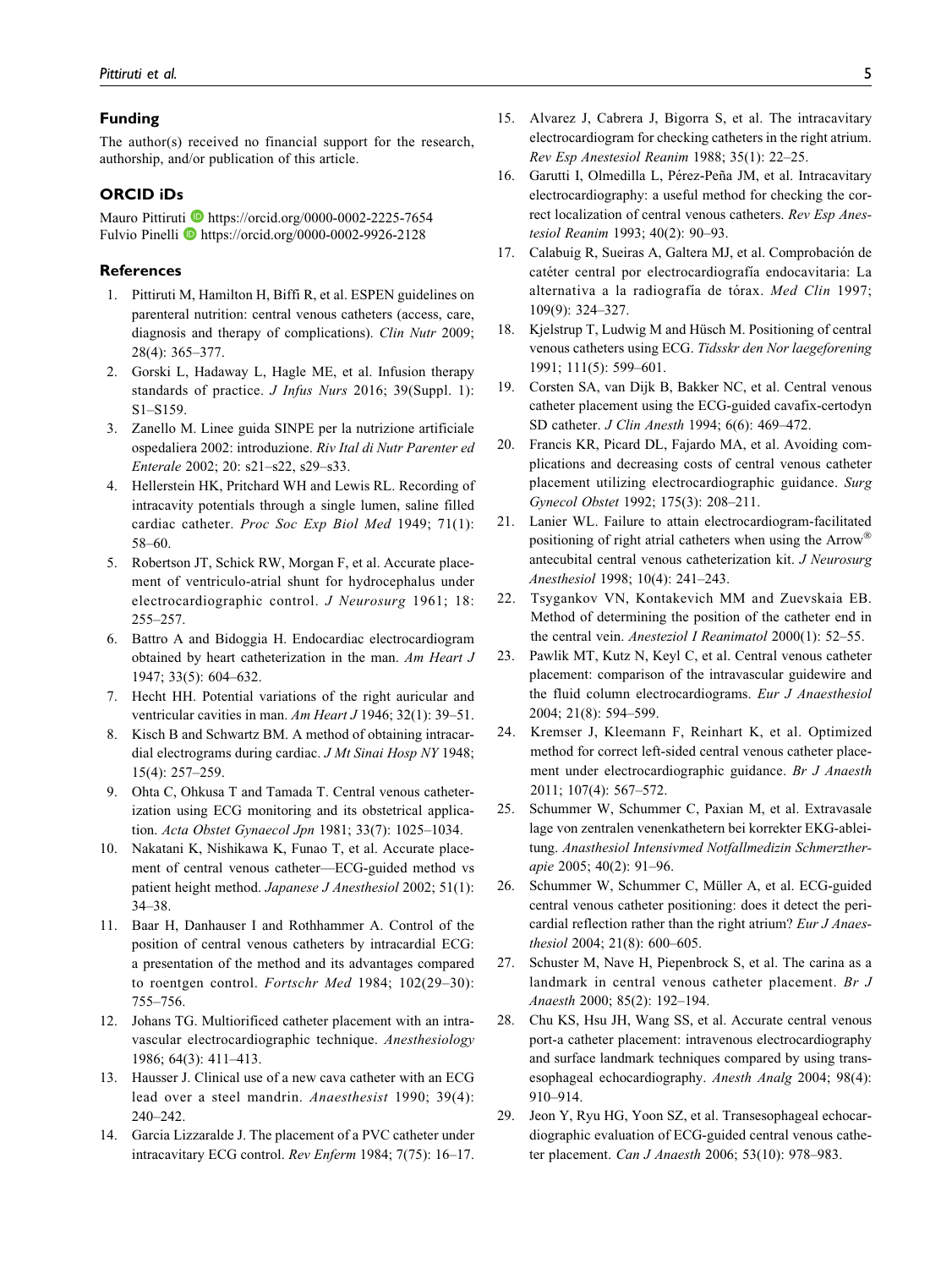- 30. Ender J, Erdoes G, Krohmer E, et al. Transesophageal echocardiography for verification of the position of the electrocardiographically-placed central venous catheter. J Cardiothorac Vasc Anesth 2009; 23(4): 457–461.
- 31. Kasten GW, Owens E and Kennedy D. Ventricular tachycardia resulting from central venous catheter tip migration due to arm position changes: report of two cases. Anesthesiology 1985; 62(2): 185–187.
- 32. Nadroo AM, Glass RB, Lin J, et al. Changes in upper extremity position cause migration of peripherally inserted central catheters in neonates. Pediatrics 2002; 110: 131–136.
- 33. Gebhard RE, Szmuk P, Pivalizza EG, et al. The accuracy of electrocardiogram-controlled central line placement. Anesth Analg 2007; 104(1): 65–70.
- 34. Pittiruti M, Scoppettuolo G, La Greca A, et al. The EKG method for positioning the tip of PICCs: results from two preliminary studies. J Assoc Vasc Access 2008; 13(4): 179–186.
- 35. Moureau NL, Dennis GL, Ames E, et al. Electrocardiogram (EKG) guided peripherally inserted central catheter placement and tip position: results of a trial to replace radiological confirmation. J Assoc Vasc Access 2010; 15(1): 8–14.
- 36. Pittiruti M, la Greca A and Scoppettuolo G. The electrocardiographic method for positioning the tip of central venous catheters. J Vasc Access 2011; 12(4): 280–291.
- 37. Pelagatti C, Villa G, Casini A, et al. Endovascular electrocardiography to guide placement of totally implantable central venous catheters in oncologic patients. J Vasc Access 2011; 12(4): 348–353.
- 38. Pittiruti M, Bertollo D, Briglia E, et al. The intracavitary ECG method for positioning the tip of central venous catheters: results of an Italian multicenter study. J Vasc Access 2012; 13(3): 357–365.
- 39. Capozzoli G, Accinelli G, Fabbro L, et al. Intra-cavitary ECG is an effective method for correct positioning of the tip of tunneled Groshong catheters. J Vasc Access 2012; 13(3): 393–396.
- 40. Baldinelli F, Capozzoli G, Pedrazzoli R, et al. Evaluation of the correct position of peripherally inserted central catheters: anatomical landmark vs. electrocardiographic technique. *J Vasc Access* 2015; 16(5): 394–398.
- 41. Ortiz-Miluy G and Sánchez-Guerra C. Intracavitary electrocardiogram during the insertion of peripherally inserted central catheters. Enferm Clin 2013; 23(4): 148–153.
- 42. Santacruz E, Mateo-Lobo R, Vega-Piñero B, et al. Colocación de catéteres centrales de inserción periférica (PICC) mediante control electrocardiográfico intracavitario (ECG-IC) de la punta del catéter. Nutr Hosp 2018; 35(5): 1005.
- 43. Walker G, Chan RJ, Alexandrou E, et al. Effectiveness of electrocardiographic guidance in CVAD tip placement. Br J Nurs 2015; 24: S4–S12.
- 44. Bloemen A, Daniels AM, Samyn MG, et al. Electrocardiographic-guided tip positioning technique for peripherally inserted central catheters in a Dutch teaching

hospital: feasibility and cost-effectiveness analysis in a prospective cohort study. J Vasc Access 2018; 19(6): 578–584.

- 45. Cales YK, Rheingans J, Steves J, et al. Electrocardiogramguided peripherally inserted central catheter tip confirmation using a standard electrocardiogram machine and a wide-mouth electrocardiogram clip compared with traditional chest radiograph. J Assoc Vasc Access 2016; 21(1): 44–54.
- 46. Wuerz L, Cooke J, Hentel K, et al. Successful implementation of electrocardiogram-placed peripherally inserted central catheters at a major academic medical teaching organization. J Assoc Vasc Access 2016; 21(4): 223–229.
- 47. Wang G, Guo L, Jiang B, et al. Factors influencing intracavitary electrocardiographic P-wave changes during central venous catheter placement. PLoS ONE 2015; 10(4): e0124846.
- 48. Yuan L, Li R, Meng A, et al. Superior success rate of intracavitary electrocardiogram guidance for peripherally inserted central catheter placement in patients with cancer: a randomized openlabel controlled multicenter study. PLoS ONE 2017; 12(3): e0171630.
- 49. Li W, Xu R and Fan D. Clinical application of electrocardiogram-guided tip positioning in peripheral inserted central catheters placement. J Cancer Res Ther 2018; 14(4): 887–891.
- 50. Yin YX, Gao W, Li XY, et al. Insertion of peripherally inserted central catheters with intracavitary electrocardiogram guidance: a randomized multicenter study in China. J Vasc Access 2019; 20(5): 524–529.
- 51. Liu G, Hou W, Zhou C, et al. Meta-analysis of intracavitary electrocardiogram guidance for peripherally inserted central catheter placement. J Vasc Access 2019; 20(6): 577–582.
- 52. Yu T, Wu L, Yuan L, et al. The diagnostic value of intracavitary electrocardiogram for verifying tip position of peripherally inserted central catheters in cancer patients: a retrospective multicenter study. J Vasc Access 2019; 20(6): 636–645.
- 53. Ling G, Zhiwen W, Guorong W, et al. Guide wire electrode versus liquid electrode for intravascular electrocardiography–guided central venous catheterization in adults: a systematic review and meta-analysis. J Vasc Access. Epub ahead of print 17 August 2019. DOI: 10.1177/ 1129729819868044.
- 54. Stabletskiĭ AD and Marochkov AV. Electrometric control of the position of a venous catheter in children. Vestn Khir Im I I Grek 1983; 130(5): 118-121.
- 55. Serafini G, Pietrobono P and Cornara G. Location of central venous catheters in children by endocavitary ECG: a new technique. Clin Nutr 1985; 4(4): 201–202.
- 56. Parigi GB and Verga G. Accurate placement of central venous catheters in pediatric patients using endocavitary electrocardiography: reassessment of a personal technique. J Pediatr Surg 1997; 32(8): 1226–1228.
- 57. Hoffman MA, Langer JC, Pearl RH, et al. Central venous catheters-No X-rays needed: a prospective study in 50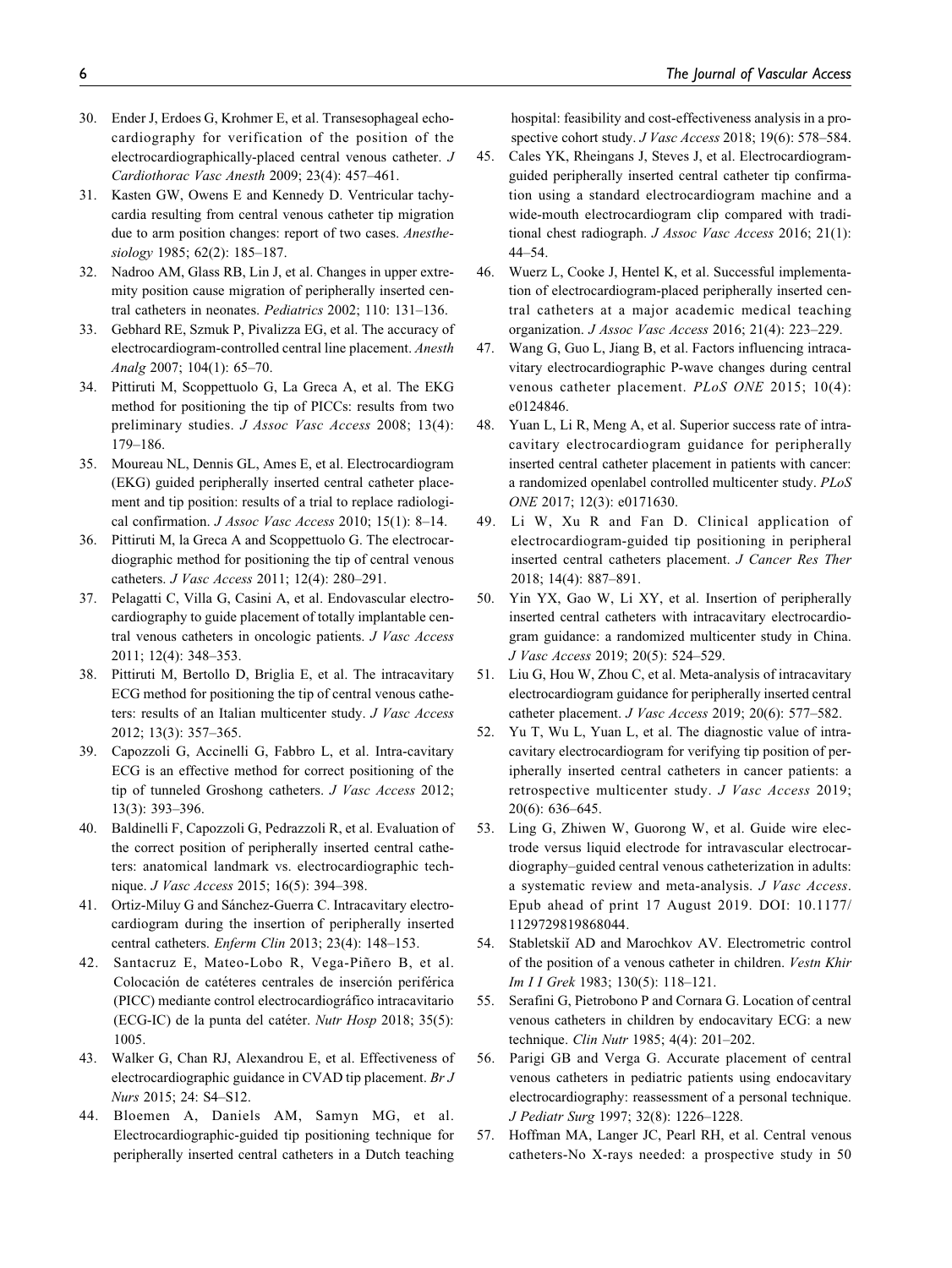consecutive infants and children. J Pediatr Surg 1988; 23(12): 1201–1203.

- 58. Neubauer AP. Die zentralvenoüse Plazierung des Silastikkatheters durch Ableitung eines intravasalen EKG. Klin Padiatr 1991; 203(3): 146–148.
- 59. Neubauer A-P. Percutaneous central iv access in the neonate: experience with 535 silastic catheters. Acta Pædiatrica 1995; 84(7): 756–760.
- 60. Zachariou Z and Daum R. Intra-atrial ECG recording: a new and safe method for implantation of Broviac catheters in children. Pediatr Surg Int 1994; 9(5–6): 457–458.
- 61. Redo SF and Dinner MH. Placement of central venous catheters by cut-down with electrocardiogram positioning. Surg Gynecol Obstet 1993; 177(1): 49–53.
- 62. Giraldo Lozano L and Barjau Capdevila M. Silastic catheters: pinpointing the end tip of the catheter by means of electrocardiographic monitoring. Rev Enferm 1997; 20(230): 50–52.
- 63. Simon L, Teboul A, Gwinner N, et al. Central venous catheter placement in children: evaluation of electrocardiography using J-wire. Paediatr Anaesth 1999; 9(6): 501–504.
- 64. Tierney SN, Katke J and Langer JC. Cost comparison of electrocardiogprahy versus fluoroscopy for central venous line positioning in children. J Am Coll Surg 2000; 191(2): 209–211.
- 65. Weber F, Buitenhuis M and Lequin MH. Determination of the optimal length of insertion of central venous catheters in pediatric patients by endovascular ECG. Minerva Anestesiol 2013; 79(4): 379–384.
- 66. Mastroianni R, Capasso A and Ausanio G. The intracavitary electrocardiography method for tip location of jugular internal vein access device in infants of less than 5 kg: a pilot study. J Vasc Access 2018; 19(6): 639–643.
- 67. Rosche N and Stehr W. Evaluation of a magnetic tracking and electrocardiogram-based tip confirmation system for peripherally inserted central catheters in pediatric patients. J Infus Nurs 2018; 41(5): 301–308.
- 68. Weber MD, Himebauch AS and Conlon T. Repositioning of malpositioned peripherally inserted central catheter lines with the use of intracavitary electrocardiogram: a pediatric case series. J Vasc Access 2019; 21: 259–264.
- 69. Biban P, Cavalli C, Santuz P, et al. Positioning of umbilical vein catheter with ECG-guided technique: randomized study. Acta Biomed Ateneo Parmense 2000; 71: 647–650.
- 70. Zhou LJ, Xua HZ, Xu MF, et al. An accuracy study of the Intracavitary Electrocardiogram (IC-ECG) guided peripherally inserted central catheter tip placement among neonates. Open Med 2017; 12(1): 125–130.
- 71. Capasso A, Mastroianni R, Passariello A, et al. The intracavitary electrocardiography method for positioning the tip of epicutaneous cava catheter in neonates: pilot study. J Vasc Access 2018; 19(6): 542–547.
- 72. Ling Q, Chen H, Tang M, et al. Accuracy and safety study of intracavitary electrocardiographic guidance for peripherally inserted central catheter placement in neonates. J Perinat Neonatal Nurs 2019; 33(1): 89–95.
- 73. Rossetti F, Pittiruti M, Lamperti M, et al. The intracavitary ECG method for positioning the tip of central venous access devices in pediatric patients: results of an Italian multicenter study. J Vasc Access 2015; 16(2): 137–143.
- 74. Barone G and Pittiruti M. Epicutaneo-caval catheters in neonates: new insights and new suggestions from the recent literature. J Vasc Access. Epub ahead of print 5 December 2019. DOI: 10.1177/1129729819891546.
- 75. Galli F, Efficace E, Villa G, et al. Endocavitary electrocardiography (EC-ECG) in monitoring central venous cannulation for vascular access in haemodialysis. Nephrol Dial Transplant 1993; 8(5): 480–481.
- 76. Dionisio P, Valenti M and Bajardi P. Monitoring of central dual-lumen catheter placement in haemodialysis by endocavitary electrocardiography: a simple and safe technique for the clinical nephrologist. J Vasc Access 2000; 1(3): 88–92.
- 77. Dionisio P, Cavatorta F, Zollo A, et al. The placement of central venous catheters in hemodialysis: role of the endocavitary electrocardiographic trace. J Vasc Access 2001; 2(2): 80–88.
- 78. Cavatorta F, Zollo A, Galli S, et al. Central venous catheter placement in hemodialysis: evaluation of electrocardiography using a guide-wire. J Vasc Access 2001; 2(2): 45–50.
- 79. Onorato L, Digiandomenico W, Russo F, et al. Evaluation of central venous catheters by endocavitary ECG. G Ital Nefrol 2005; 22: S145–S147.
- 80. Calabria M, Zamboli P, D'Amelio A, et al. Use of ECG-EC in the positioning of central venous catheters. G Ital Nefrol 2012; 29(1): 49–57.
- 81. Beigi AA, Parvizian F and Masoudpour H. Application of intravenous electrocardiography for insertion of central veins dialysis catheters. Saudi J Kidney Dis Transpl 2009; 20(5): 794–797.
- 82. Cho S, Lee YJ and Kim SR. The intracavitary ECG method for insertion of a tunneled dialysis catheter without using fluoroscopy. J Vasc Access 2015; 16(4): 285–288.
- 83. Girgenti C and Donnellan E. Successfully eliminating chest radiography by replacing it with dual vector technology and an algorithm for PICC placement. J Assoc Vasc Access 2014; 19(2): 71–74.
- 84. Ramirez C, Roy L and Foster G. Dual vector biosensor catheter tip positioning system: a 3-year retrospective analysis. J Assoc Vasc Access 2015; 20(3): 151–156.
- 85. Smith L, Brown CM and Mendoza J. Novel catheter positioning system for intravenous central lines: a report of 1 hospital's experience. *J Assoc Vasc Access* 2014; 19(3): 167–171.
- 86. Ramirez C, Miranda S and Sager E. Hemodialysis catheter insertion without chest X-ray: review of a 24-month study. J Assoc Vasc Access 2018; 23(4): 216–220.
- 87. Johnston AJ, Holder A, Bishop SM, et al. Evaluation of the Sherlock 3CG tip confirmation system on peripherally inserted central catheter malposition rates. Anaesthesia 2014; 69(12): 1322–1330.